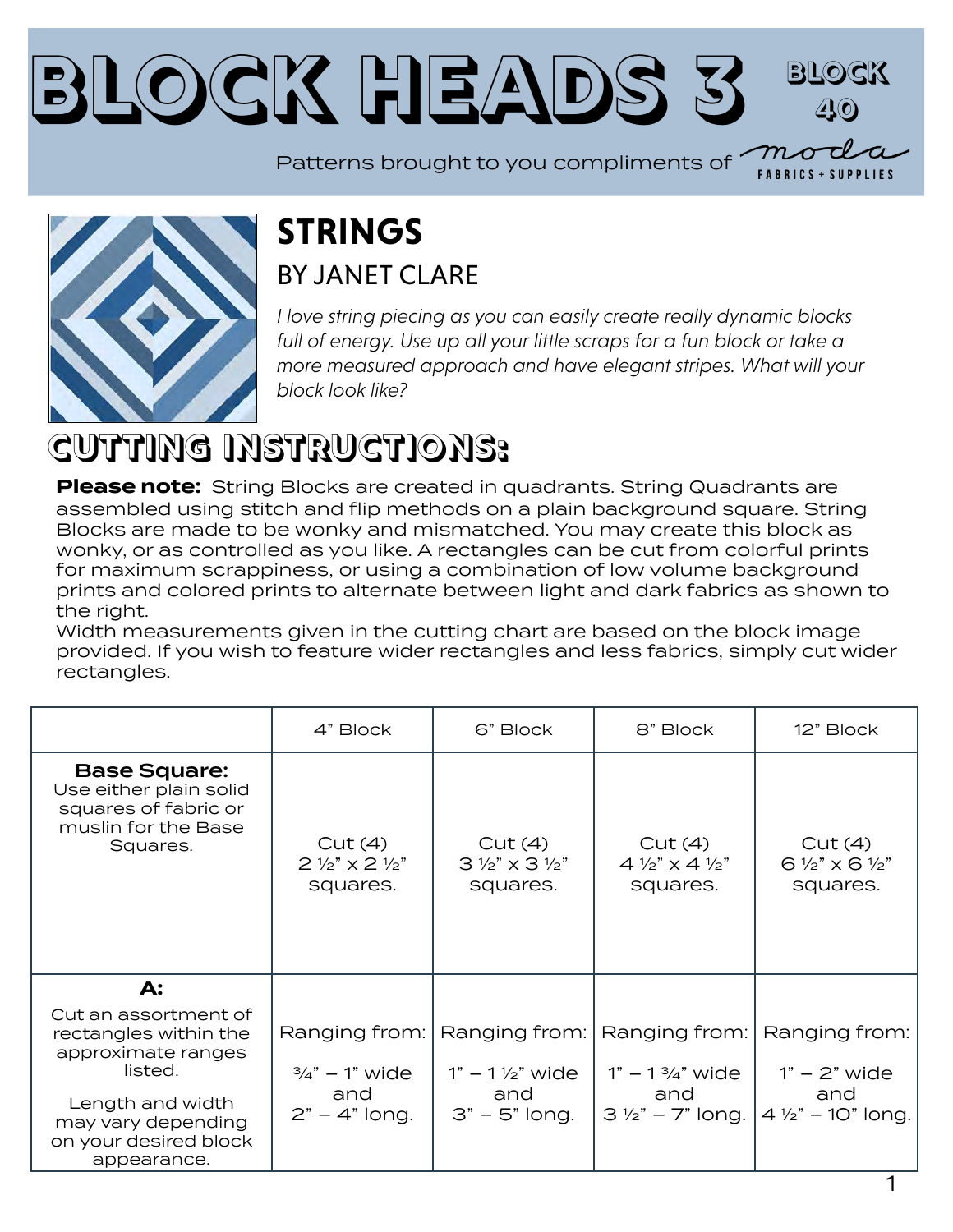# **ASSEMBLY INSTRUCTIONS:**

- 1. Blocks are assembled using a method in which you stitch assorted rectangles onto base squares by stitching, flipping and pressing until the entire base square is covered. Place (1) long A rectangle with (1) base square diagonally as shown. The right side of the A rectangle should be facing upward. Ensure that the corners of the base square are covered by the A rectangle completely before proceeding. Pin the diagonal A rectangle in place.
- 2. Select another A rectangle. Place the new A rectangle right sides together and edges aligned with the pinned A rectangle. Ensure that it is placed so that once it's sewn, it will cover the edges of the base square.
- 3. Sew the A rectangles and the base square together using a  $\frac{1}{4}$ " seam, following the edges of the A rectangles.
- 4. Once sewn, press the last sewn A rectangle away from the center of the base square and to the corner.



- 5. Continue attaching A rectangles to the base square using a ¼" seam. Always attach the new A rectangle to the raw edge of the last sewn A rectangle. Repeat until the right side of the base square is completely covered.
- 6. Repeat to create (4) covered base squares.



- 7. Turn each base square over wrong side up on the cutting mat.
- 8. Use a ruler to trim excess A rectangle fabric from each of the base squares. Reference the cutting chart for base square sizes for each block size.



Block 40 - Strings

Janet Clare

Block 40 - Strings